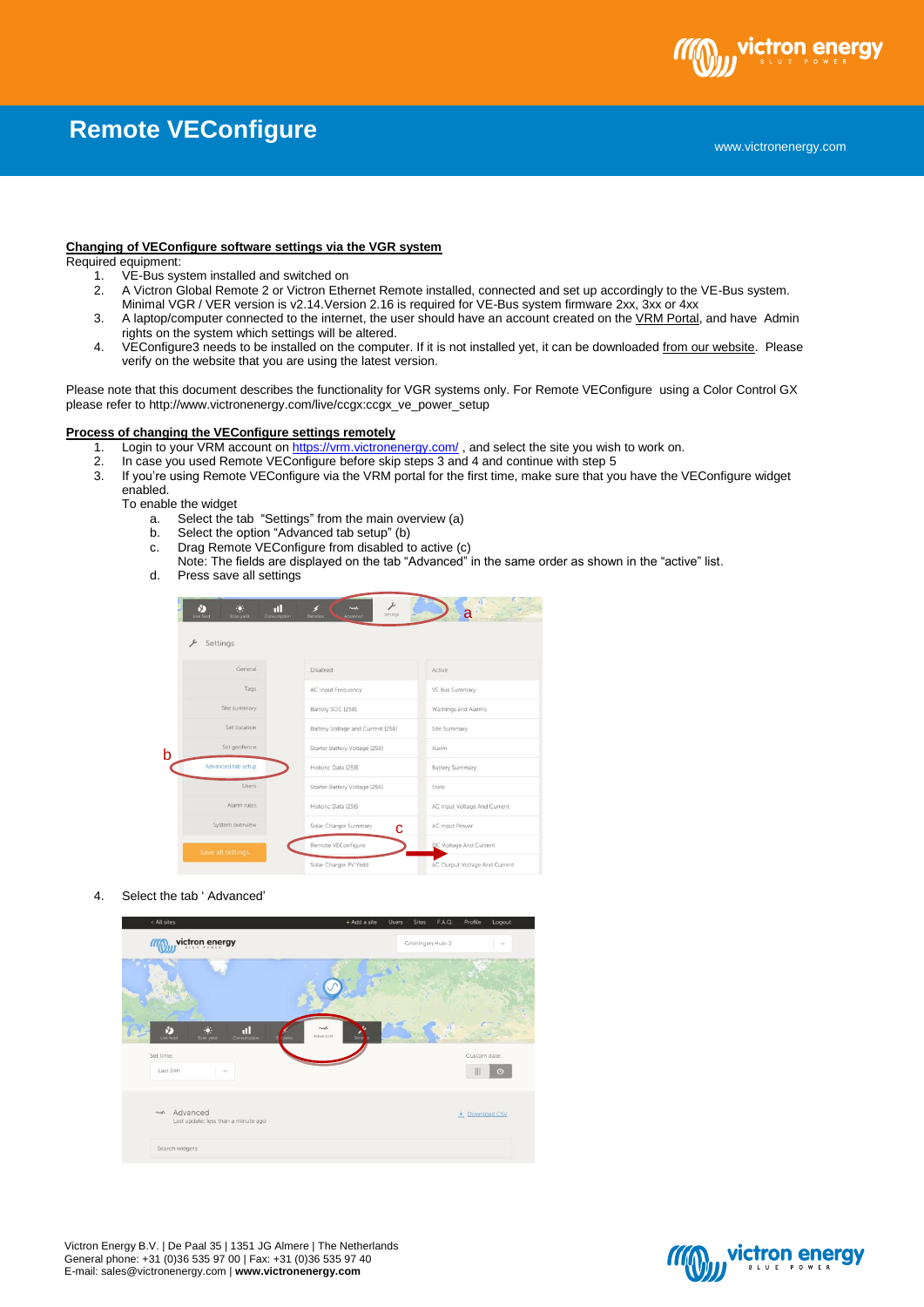Several widgets with information regarding the system will be shown.

Typing the name of a widget in the search field will automatically show the widgets that contain these characters typed. Remote VEConfigure can be found either by scrolling down or by typing 'VEConfigure' in the search field.

| Warnings and Alarms                    |                         |                         |                         |                              |                         |                                                                            |                         |                                      |
|----------------------------------------|-------------------------|-------------------------|-------------------------|------------------------------|-------------------------|----------------------------------------------------------------------------|-------------------------|--------------------------------------|
| Temperature<br>Low Battery<br>Overload |                         |                         |                         |                              |                         |                                                                            |                         |                                      |
| $31 - 08 - 14$<br>15:00                | $31 - 08 - 14$<br>18:00 | $31 - 08 - 14$<br>21:00 | $01 - 09 - 14$<br>00:00 | $01 - 09 - 14$<br>03:00      | $01 - 09 - 14$<br>06:00 | $01 - 09 - 14$<br>09:00                                                    | $01 - 09 - 14$<br>12:00 | $01 - 09 - 14$<br>15:00              |
|                                        |                         |                         |                         |                              |                         |                                                                            |                         |                                      |
| <b>BMS Status</b>                      |                         |                         | Remote VEConfigure      |                              |                         | VE.Bus Summary<br>System Passthru                                          |                         |                                      |
| State<br>Running                       |                         |                         |                         | No configuration files found |                         | AC Input<br>229.7 VAC 0.9 A<br>220.4 VAC 4.3 A                             |                         | 81 VA<br>748 VA                      |
| Balancing<br>Inactive                  |                         |                         |                         |                              |                         | 223.8 VAC -1.5 A                                                           |                         | $-281$ VA                            |
| Min cell voltage<br>3.22 V             |                         |                         |                         |                              |                         | <b>AC Output</b><br>229.7 VAC 0.8 A<br>220.4 VAC 7.6 A<br>223.8 VAC -2.6 A |                         | <b>73 VA</b><br>1326 VA<br>$-498$ VA |

- 5. Send a SMS message to the GSM Number of the VGR installed with the content 'veconf read'.<br>6. The VGR will respond with 'veconf in progress' indicating it started reading the settings from t
- 6. The VGR will respond with 'veconf in progress' indicating it started reading the settings from the VE.Bus.<br>7. Once finished it will respond 'reading vsc for dev 1 succeeded'.
- 7. Once finished it will respond 'reading .vsc for dev 1 succeeded'.
- 8. The widget Remote VEConfigure will show the configuration file, the .vsc file, as shown in the screenshot below.



9. By clicking this file, you will be given the option to either download or replace the configuration file.